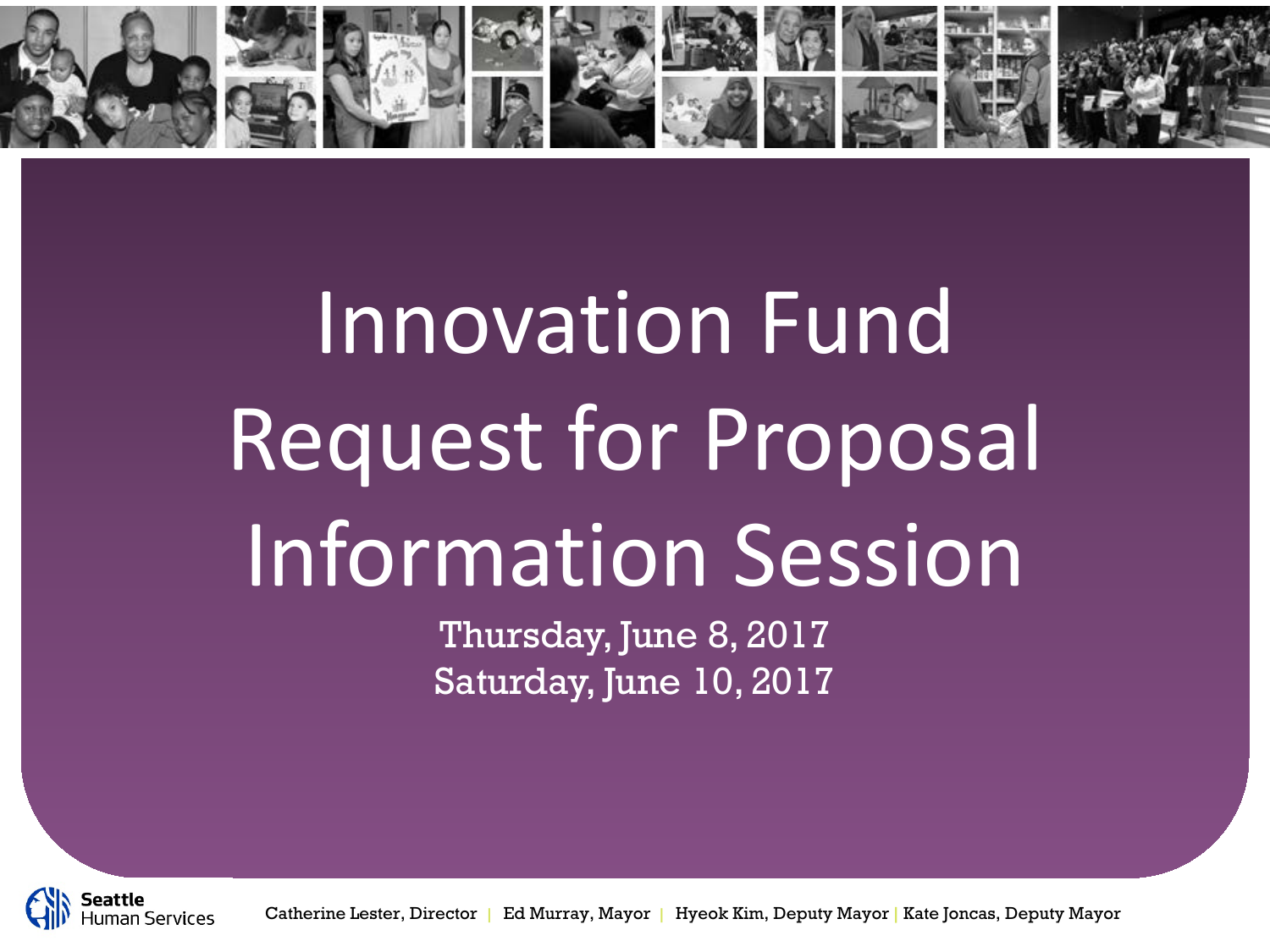

### Summary

- Overview of Innovation Fund RFP
	- Investment Area and Funding Source
	- Timeline
	- Eligibility
	- Review and Rating Process
- Submission Process
- Appeals Process
- Questions and Answers (Q&A)

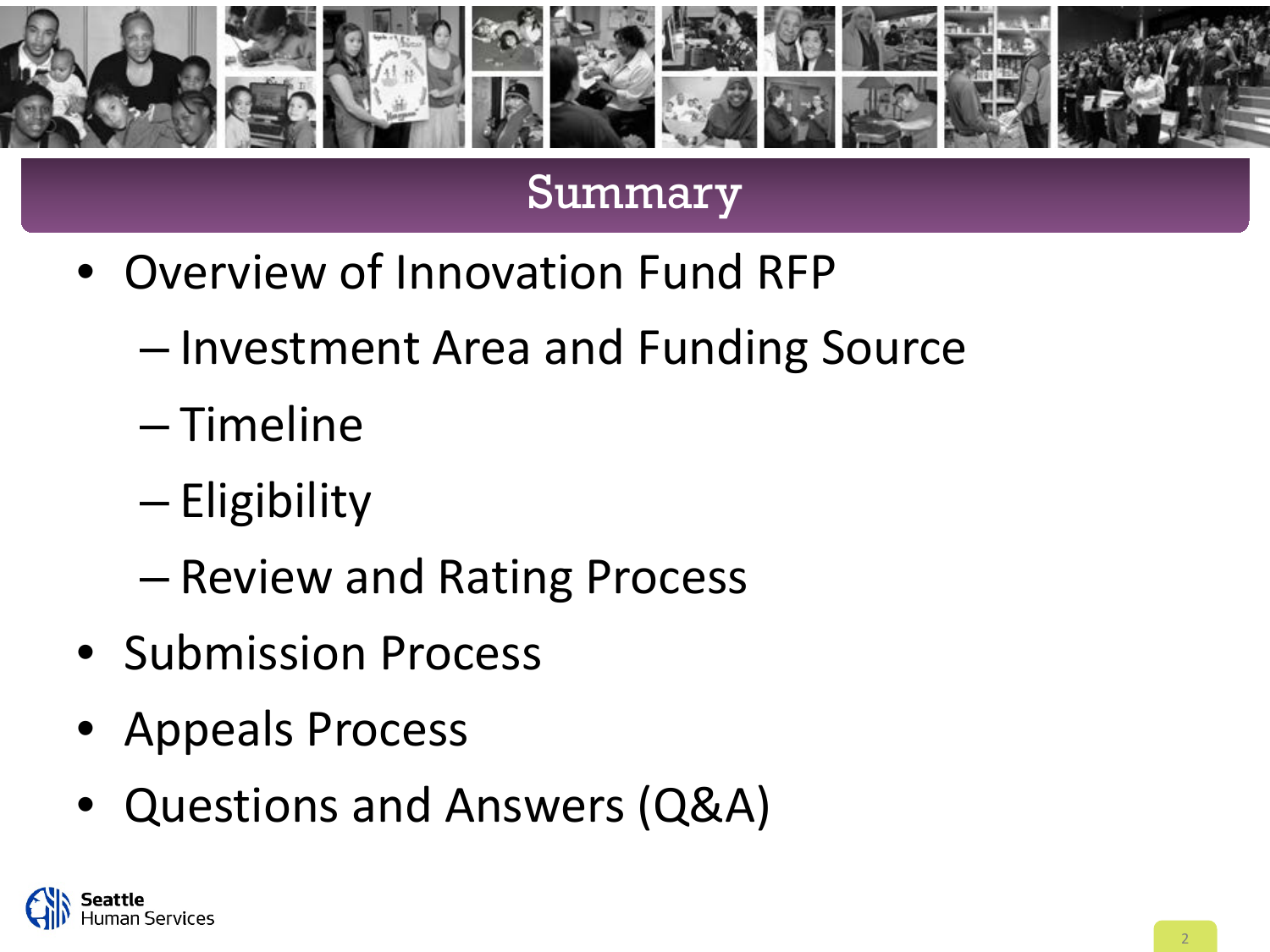

# Investment Area and Funding Source

- The City of Seattle Human Services Department (HSD) is piloting an Innovation Fund in 2017 as a means for testing new ideas that contribute to achieving results and reducing racial disparities.
- Approximately \$225,000 is available through HSD General Funds. Proposals are intended to test a new idea with the focus on results and racial equity related to one of the department's six impact areas.
	- (1) Preparing Youth for Success
	- (2) Addressing Homelessness
	- (3) Supporting Affordability and Livability
	- (4) Responding to Gender-Based Violence
	- (5) Promoting Public Health
	- (6) Promoting Healthy Aging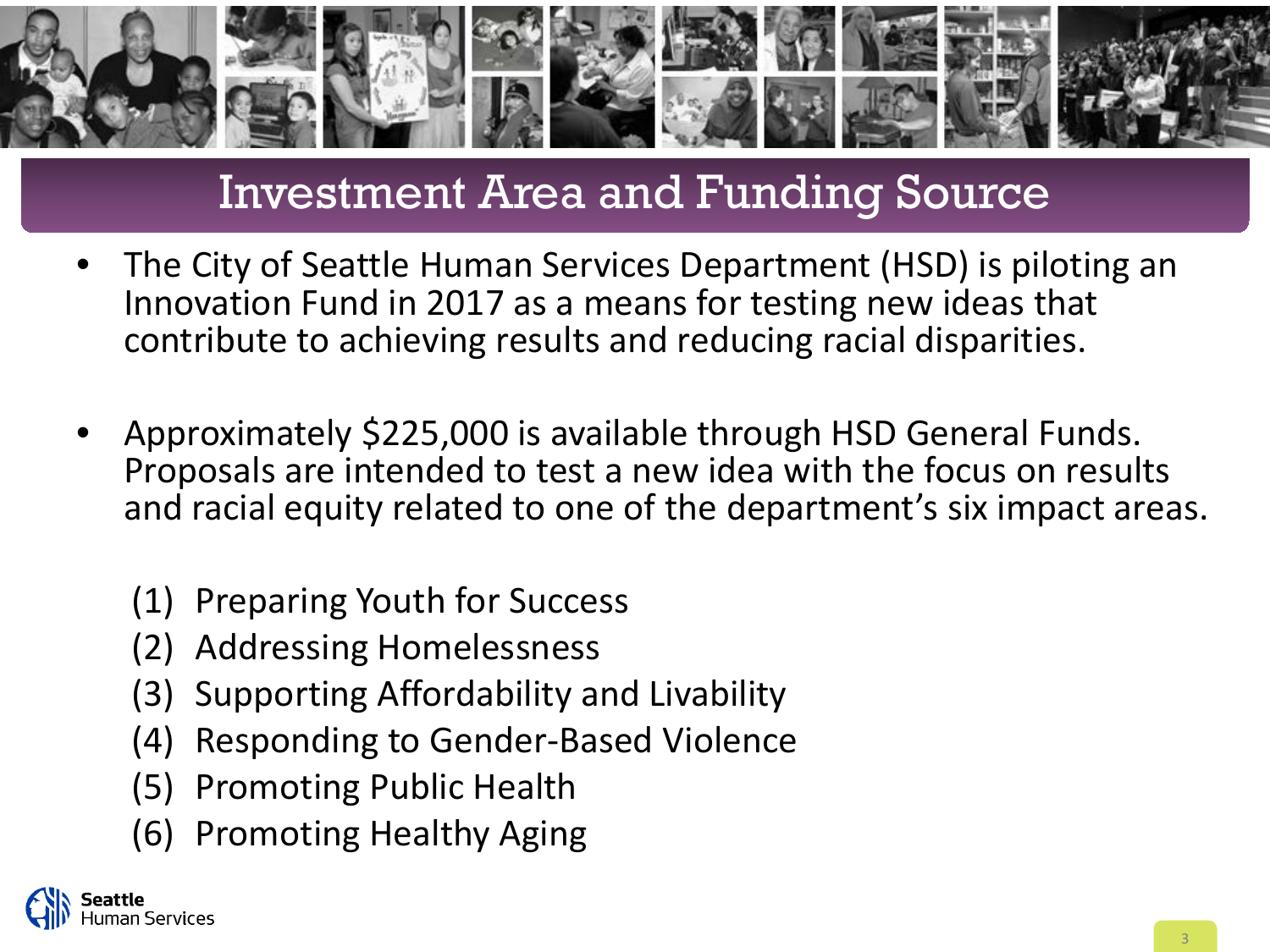

## Investment Area and Funding Source

- As part of the City's Age-Friendly Seattle initiative, which falls under Promoting Healthy Aging, HSD is designating \$125,000 of the total Innovation Fund to support six grants at a maximum of \$21,000 each for proposals that creatively address one or more of the *Age-Friendly Seattle* goals.
- Five \$20,000 grants will be awarded for proposals that support at least one of the department's other five impact areas. Applicants are encouraged to identify which of the five impact areas are expected to be achieved through the proposed idea.

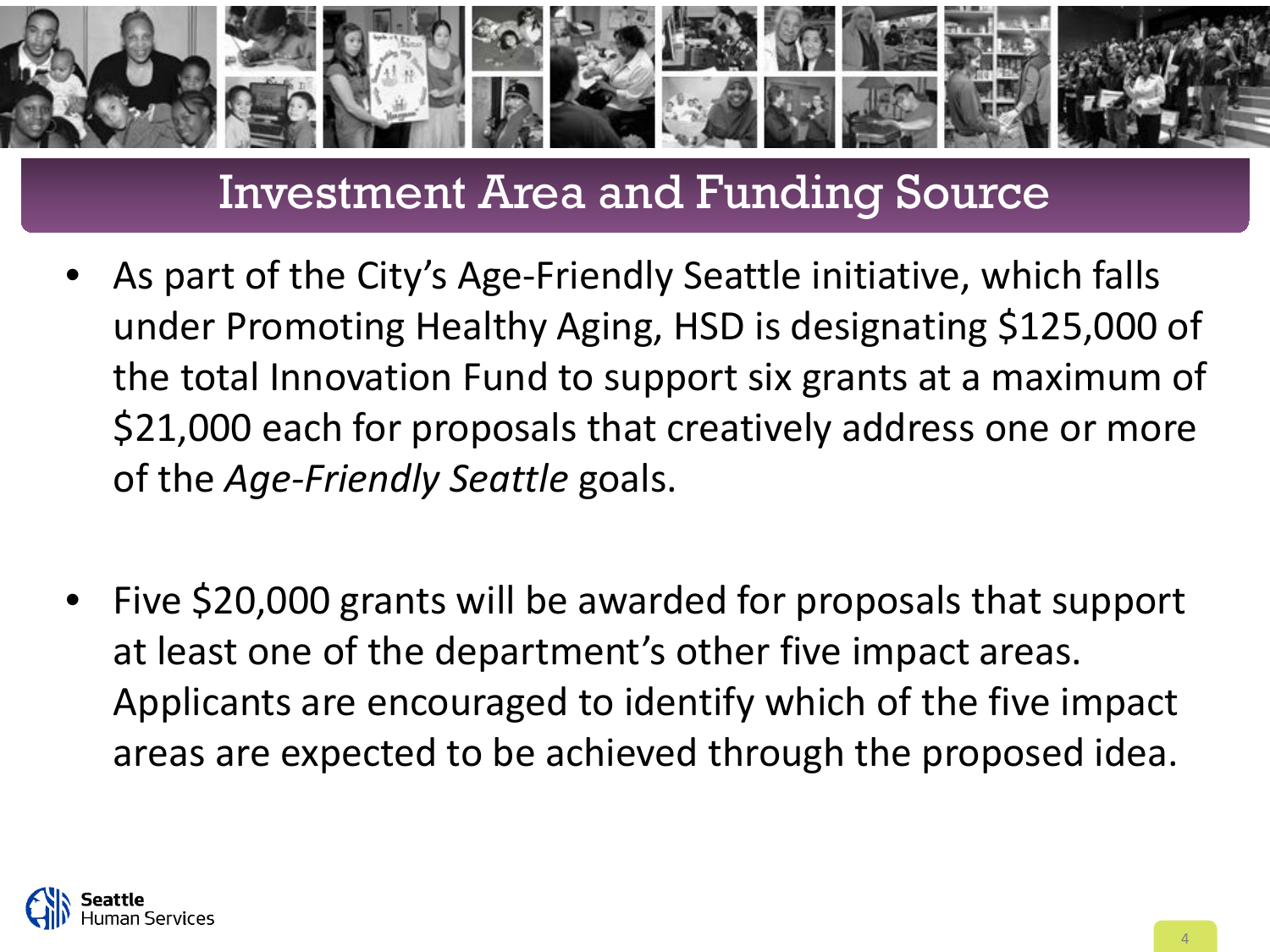

# Investment Area and Funding Source

- This Innovation Fund RFP is an open and competitive funding process.
- Funding awards will be made for the period of: September 1, 2017 – February 28, 2018
- Continued investment after the initial contract period will be contingent on successful performance and funding availability.

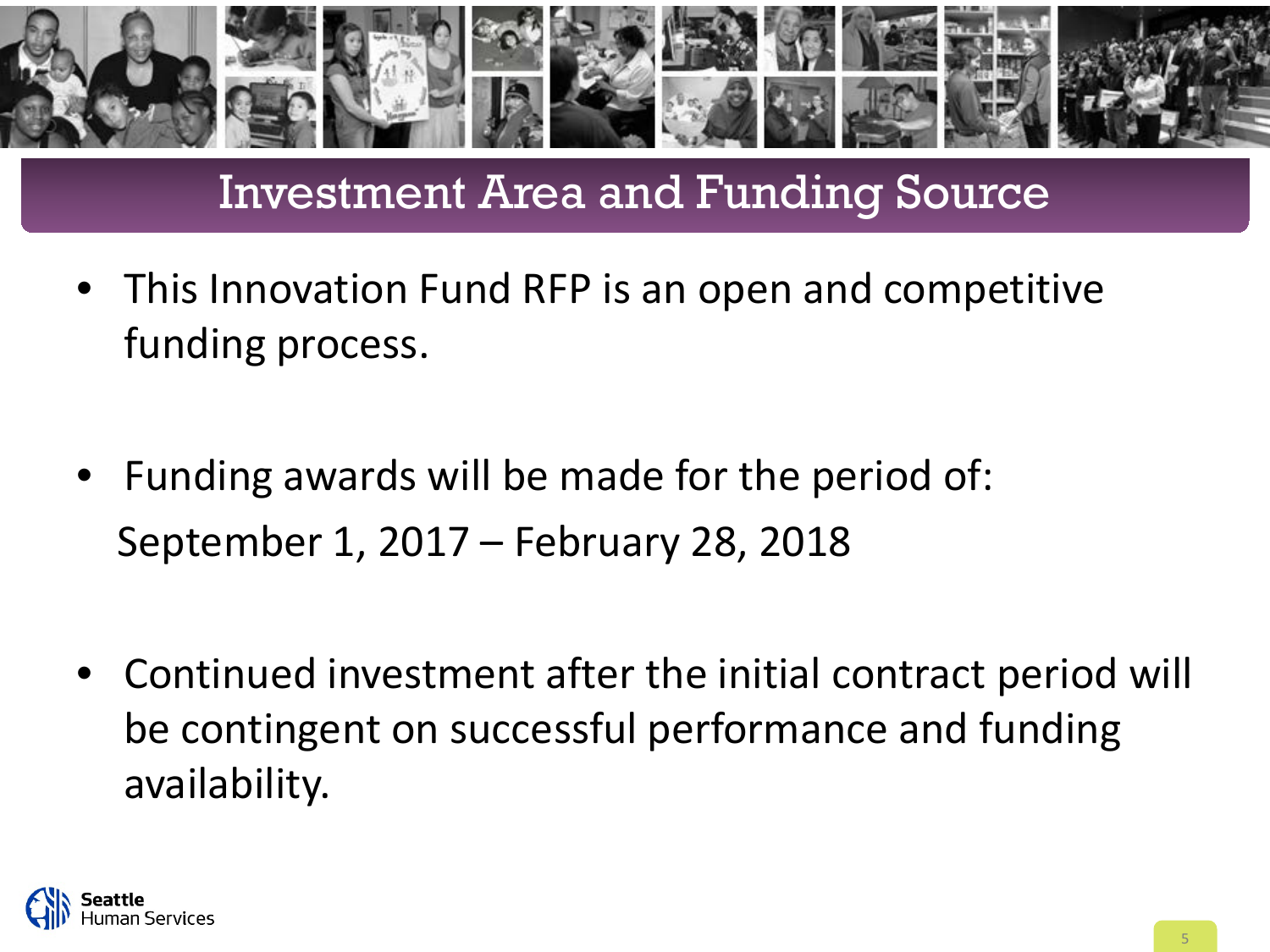

### Timeline

Funding Opportunity Announcement: June 1, 2017

#### Information Sessions:

Thursday, June 8, 2017 Saturday, June 10, 2017 4:00 pm - 5:00 pm<br>
Columbia Library<br>
Columbia Library<br>
Rainier Beach Comm Columbia Meeting Room Arts Room Seattle, WA 98118 Seattle, WA 98118

Rainier Beach Community Center 4721 Rainier Avenue South 8825 Rainier Avenue South

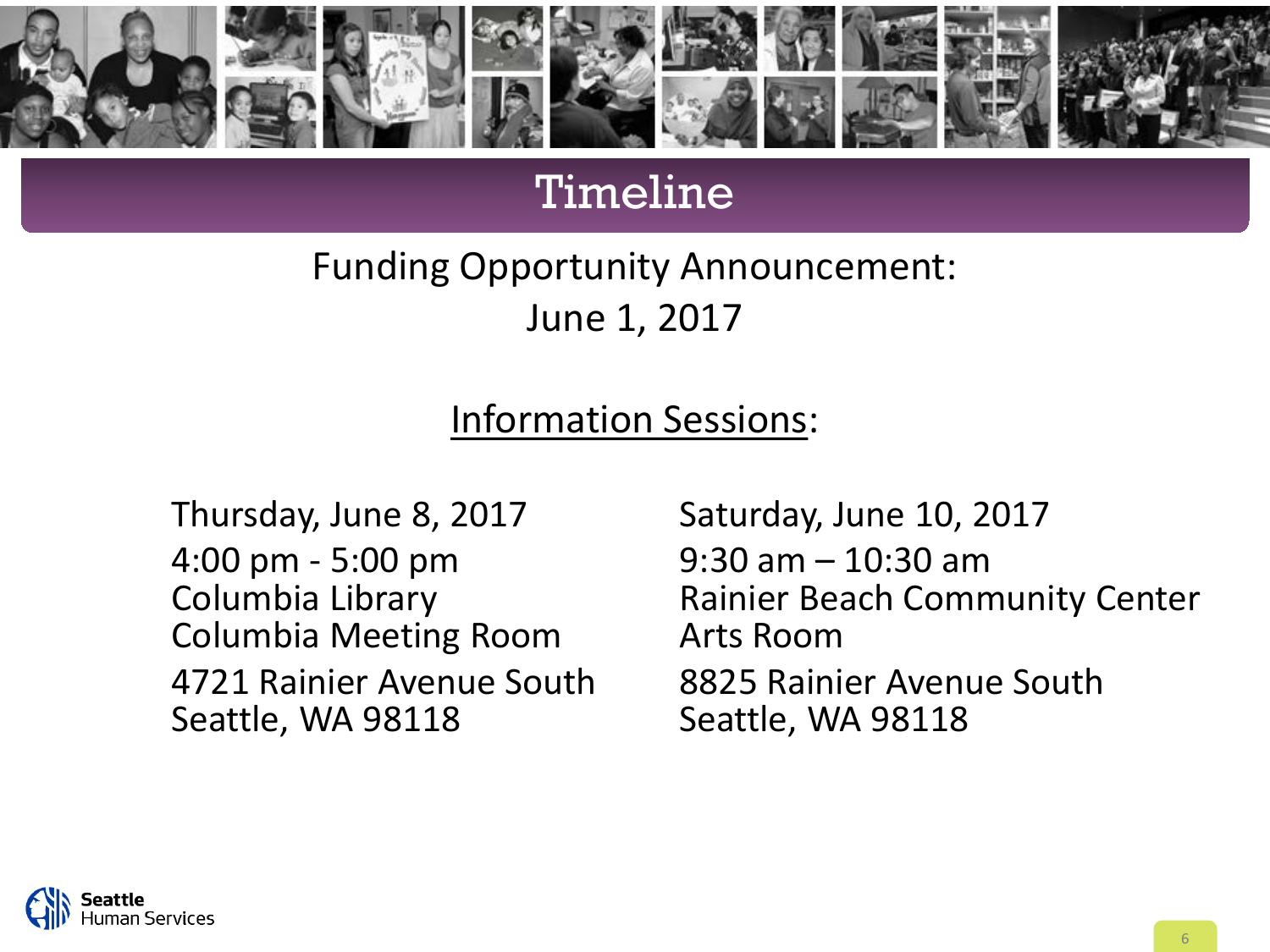

#### Timeline

• Application Deadline Thursday, June 22, 2017 12:00pm (Noon)

• Review & Rating Process June 26-July 6, 2017

- Interviews for Finalists **Fraud Contract 10 State 10 and 17-19, 2017** (Interview dates may need to be adjusted depending on number of proposals)
- Public Announcement of Awards August 2017
- Contract Start Date September 1, 2017

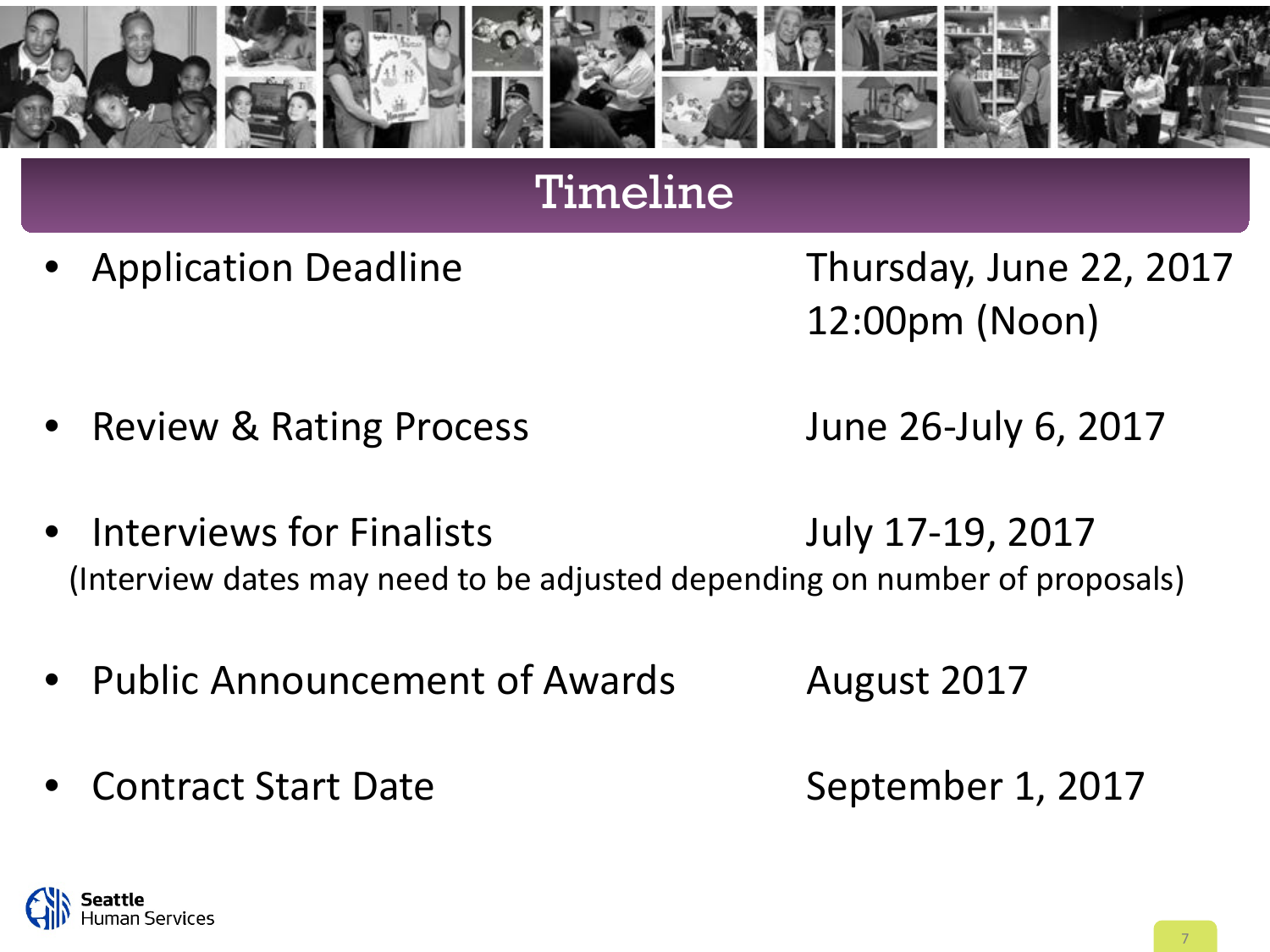

# Eligibility

Anyone who meets the following minimum eligibility requirements may apply. This includes but is not limited to non-profit organizations, for-profit companies, government agencies, tribes and tribal organizations, faith based organizations, researchers, and individuals.

- Applicants must follow non-discrimination and equal opportunity provisions mandated by federal, state and city laws.
- Applicants who are agencies must be in good standing and meet all licensing requirements that apply to its organization; e.g., Washington State Business License (UBI#), Seattle Business License, 501(c)(3).

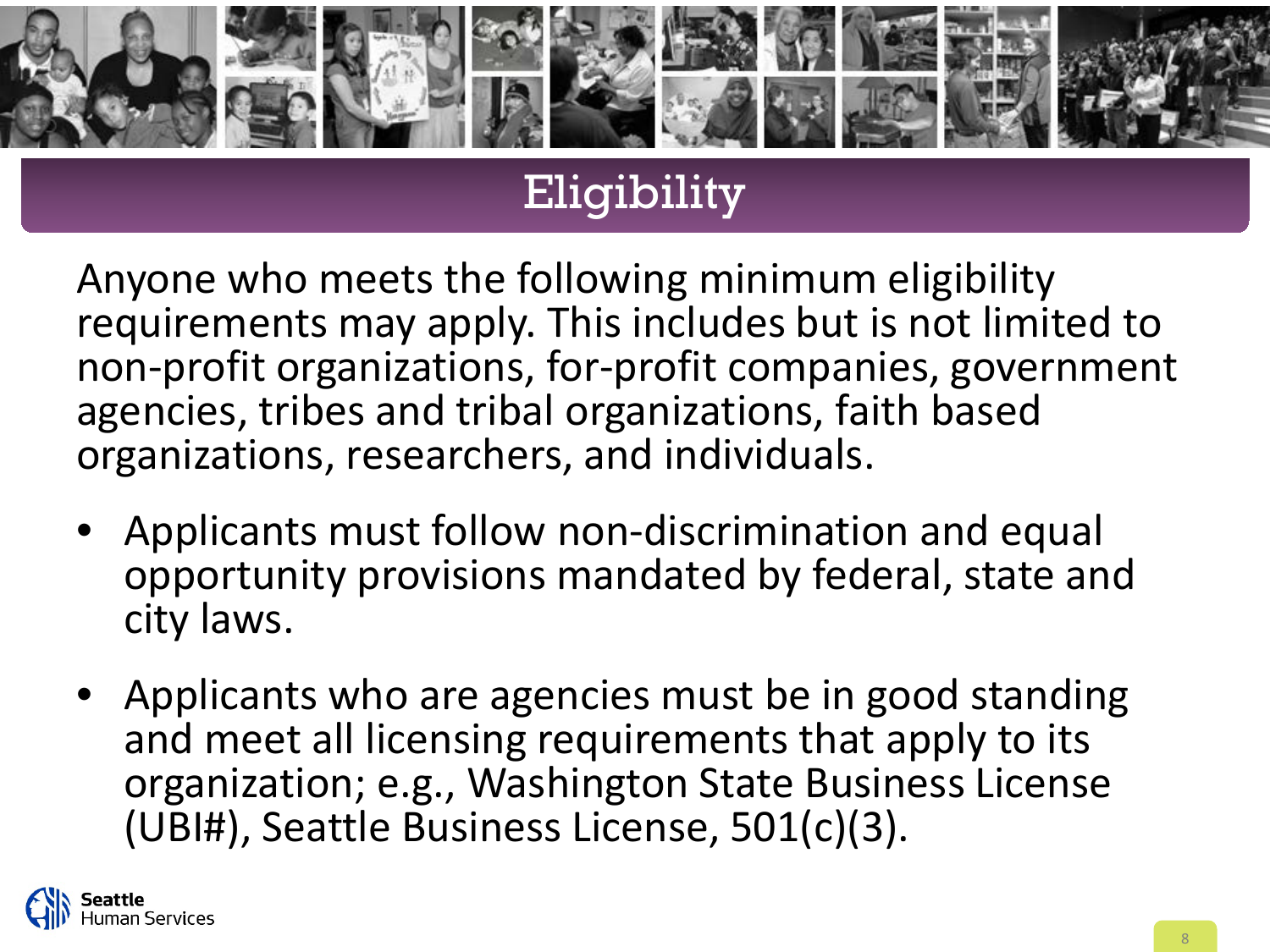

# Eligibility

- Individuals must have an active Washington state business license.
- Applicants must have a Federal Tax ID number/employer identification number (EIN) to facilitate payments from the City of Seattle to the provider.
- Depending on the scope of services contracted, the individual or agency may be required to maintain insurance coverage that is proportionate to the award level.

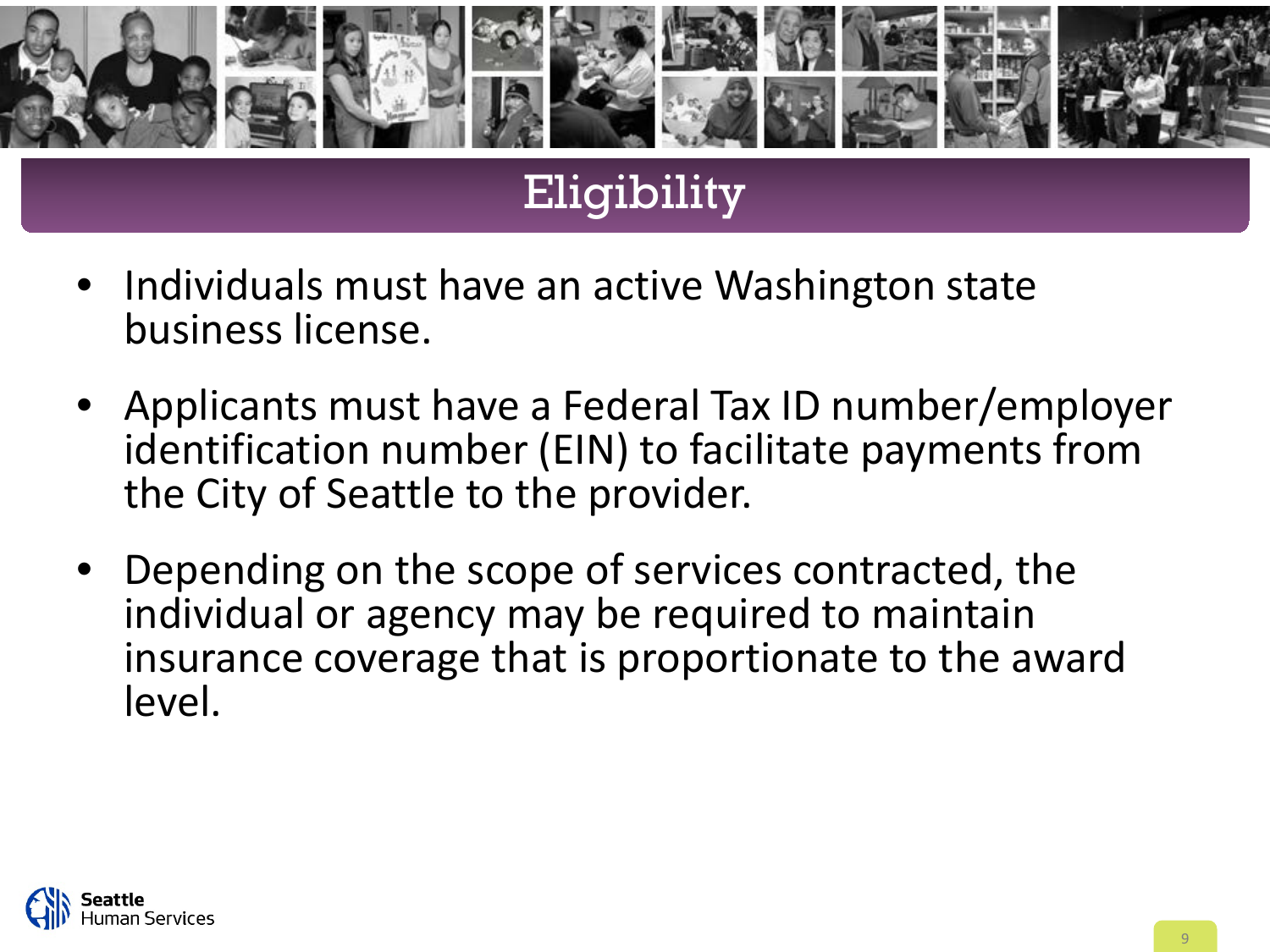

# Review and Rating Process

- **Applications that are late will not be rated.** Applications must include:
	- 1) Application Cover Sheet
	- 2) Proposed Budget Sheet
	- 3) 1-page Proposal, no more than 500 words
		- Typed or word processed on a letter-sized  $(8 \times x 11$ -inch) sheet.
		- Please use one-inch margins, single spacing, and minimum size 11-point font.
- Applications received by the deadline are forwarded to the Rating Committee for their review and rating according to the rating guidelines.
- Finalists will be selected for interviews.
- The Rating Committee will make funding recommendations to the HSD Director.

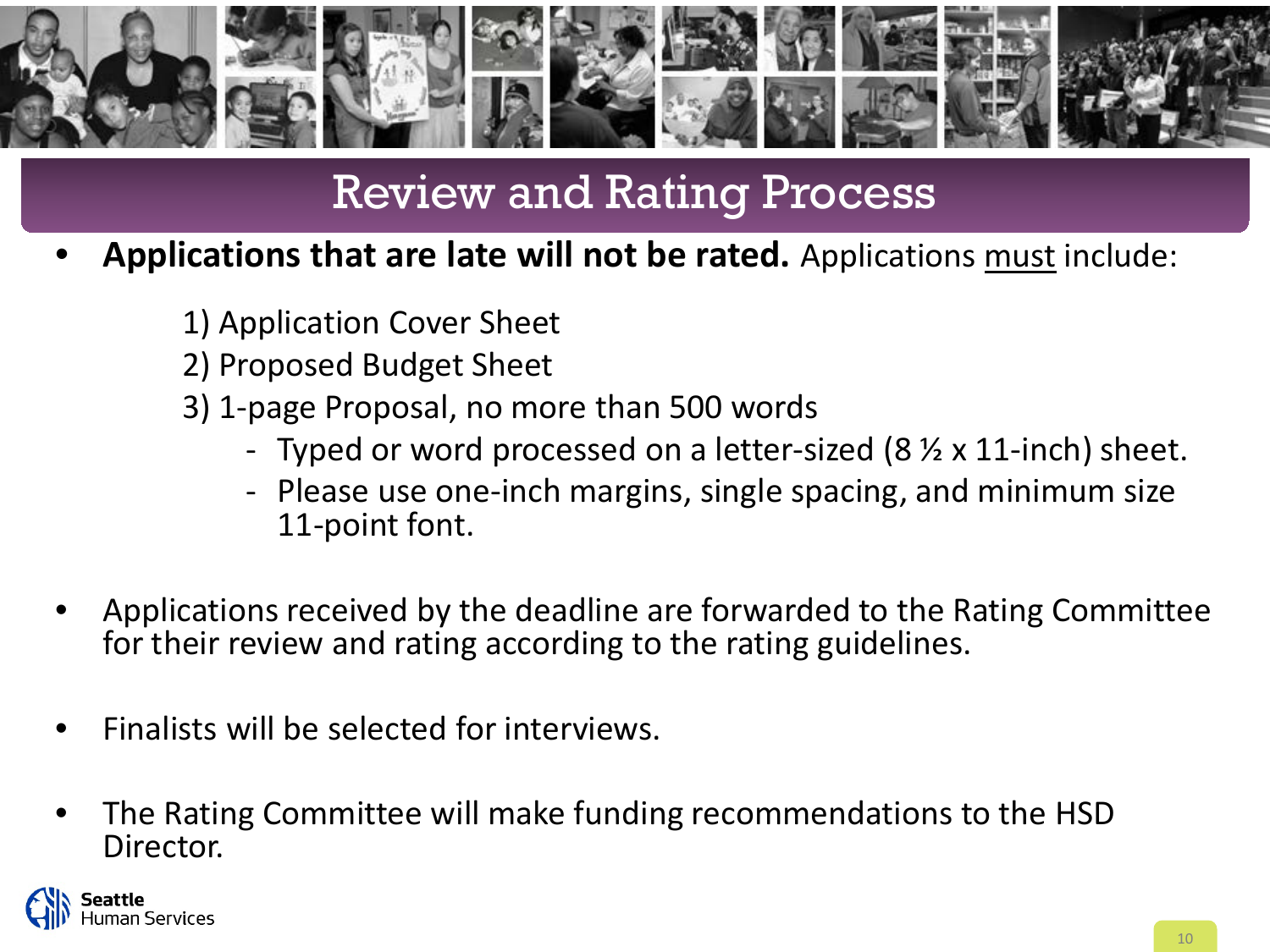

# Rating Guidelines

- Innovation and Results 40 points
- 

- Promotes Racial Equity 30 points
	-
- Implementation 15 points
- 

• Learning and Accountability 15 points

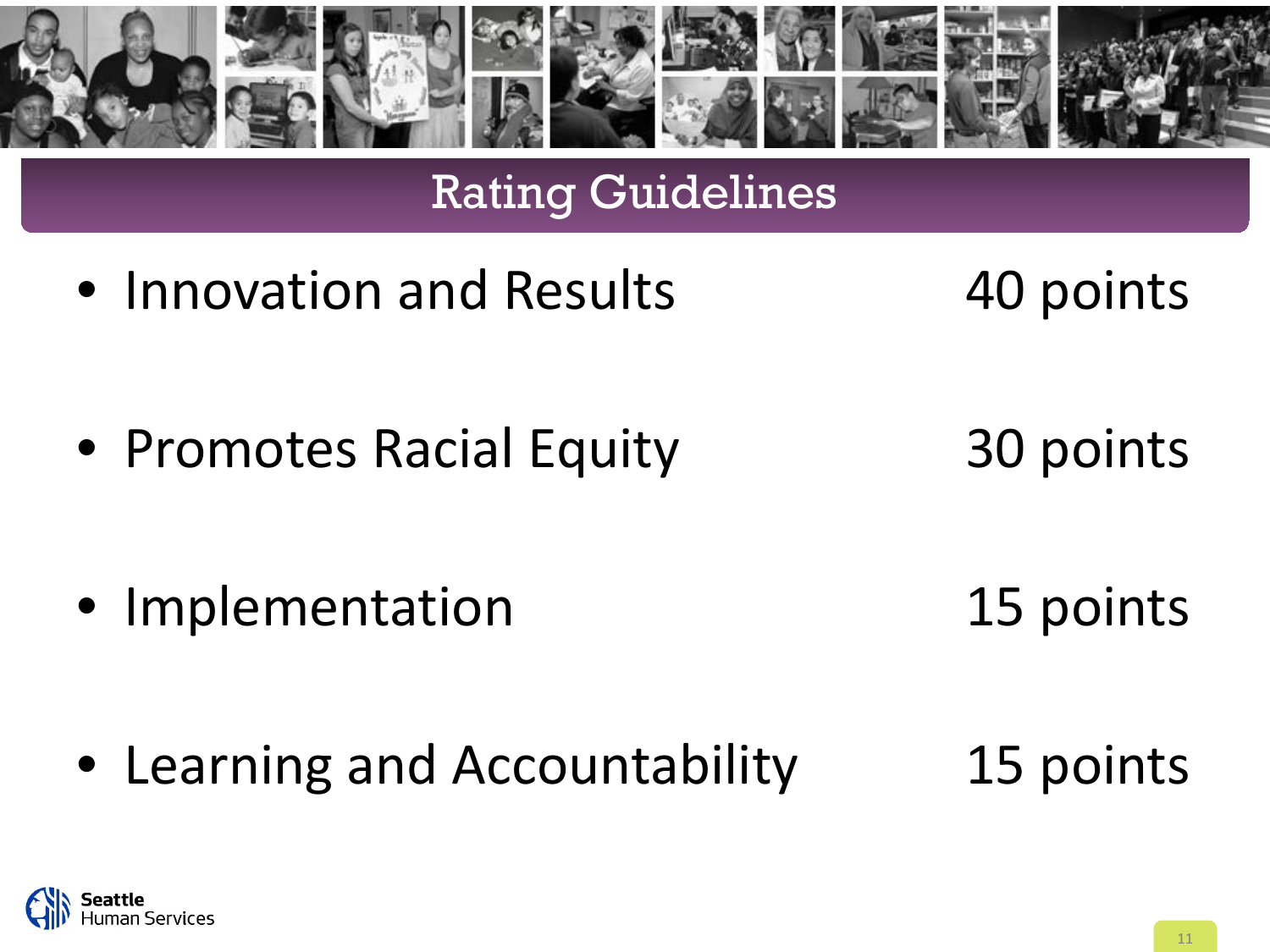

# Submission Deadline

- Submission deadline is Thursday, June 22, 2017 at 12:00pm (Noon).
- All applications must be received in person or electronic submission by deadline.
- No faxed or e-mailed applications will be accepted.
- Late applications will not be considered.

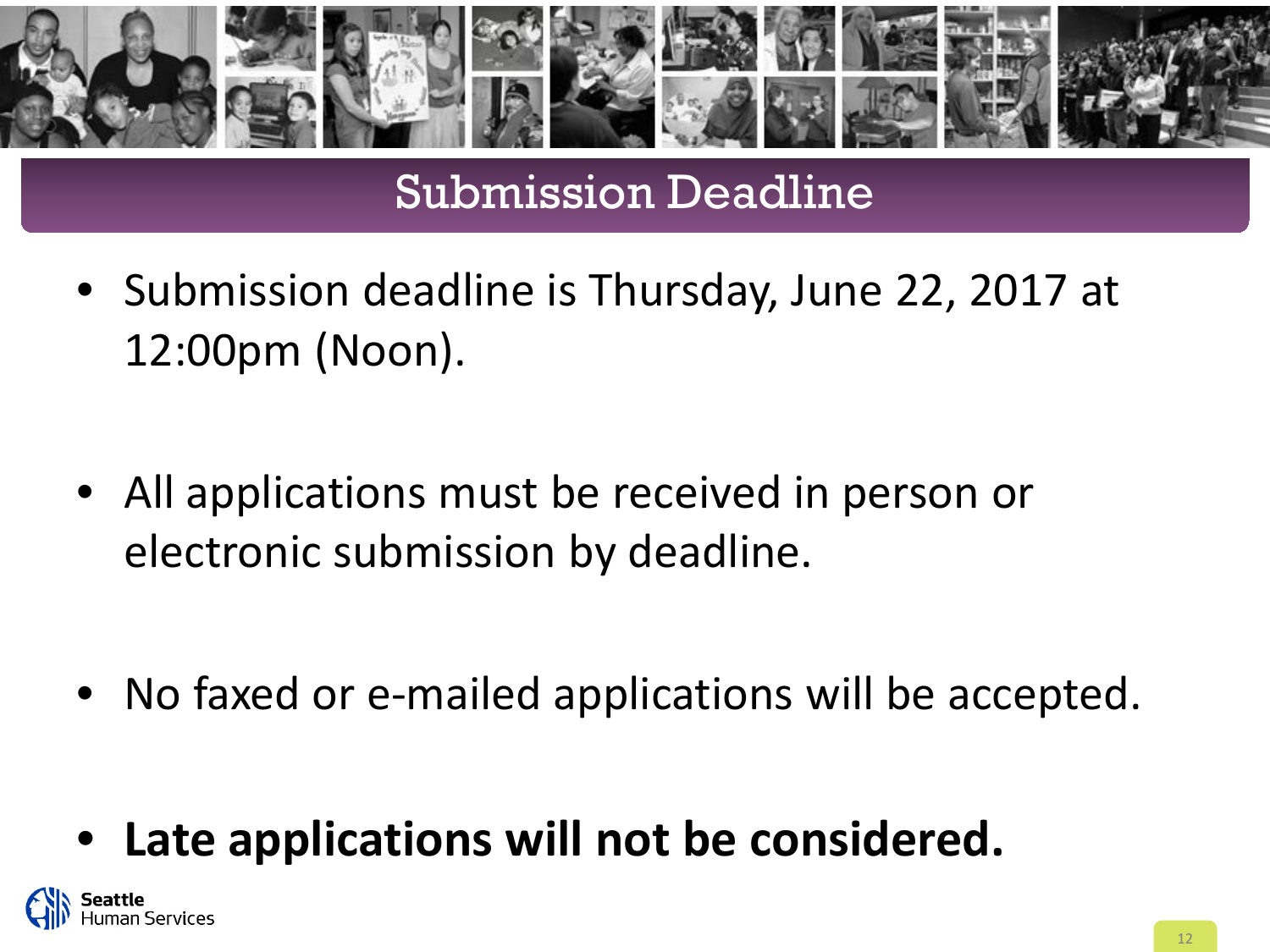

Methods of submission

• Applications can be hand delivered to:

Seattle Human Services Department Innovation Fund, Request for Proposal Attn: Jenifer Chao 700 5th Ave., 58th Floor Seattle, WA 98104-5017

• Applications can be submitted online at: [http://web6.seattle.gov/hsd/rfi/index.aspx.](http://web6.seattle.gov/hsd/rfi/index.aspx)

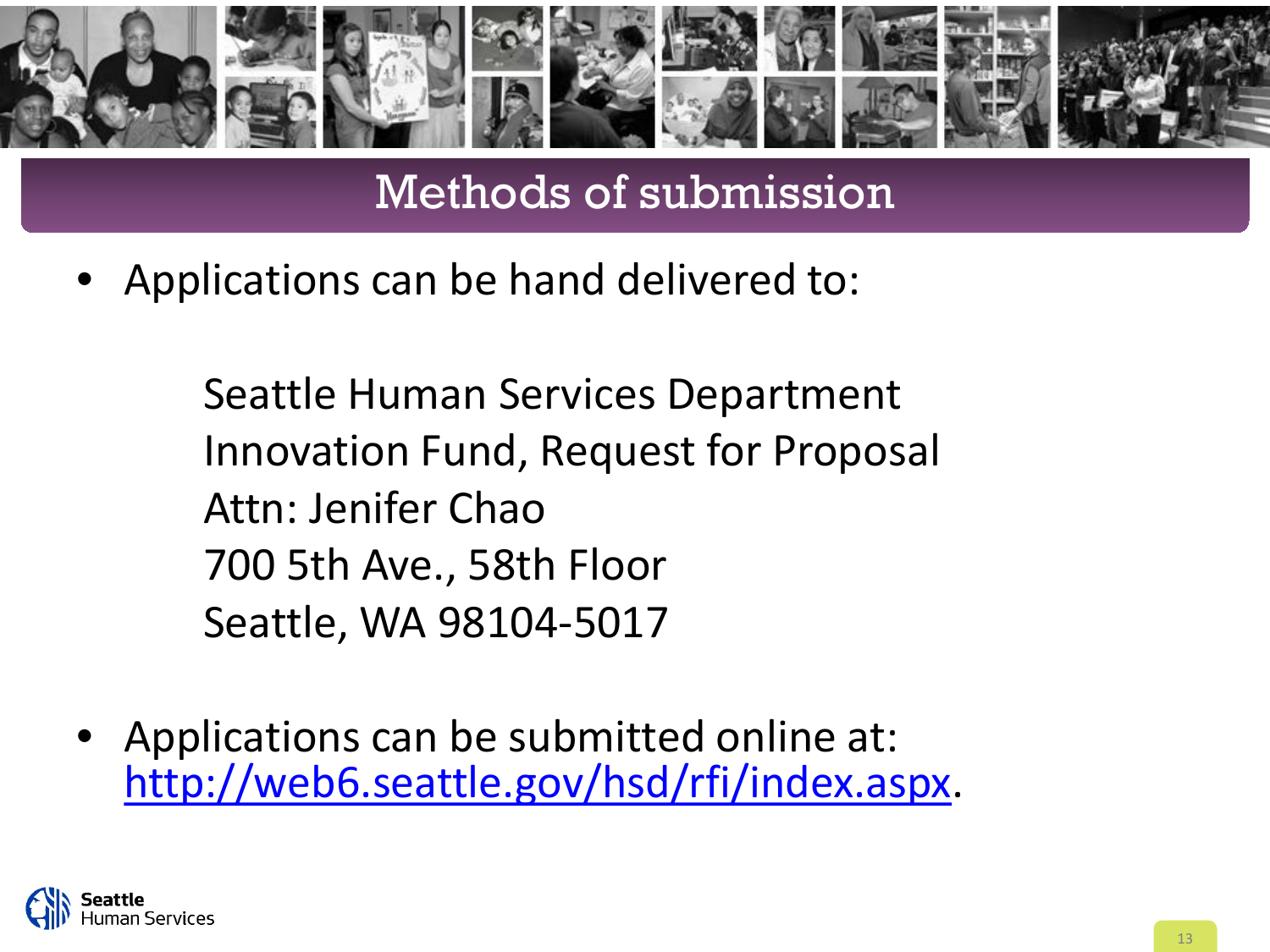

# HSD Online Submission System

- The HSD Online Submission System is a web-based program that allows applicants to upload their application for HSD Funding Opportunities.
- There are required fields to be completed. *Ensure you allow sufficient time to complete the steps in order to submit your application by the deadline.*
- The system does not allow an application to be saved for you to return to at a later date.
- The system automatically sends out an e-mail confirmation to all the e-mail addresses you entered.

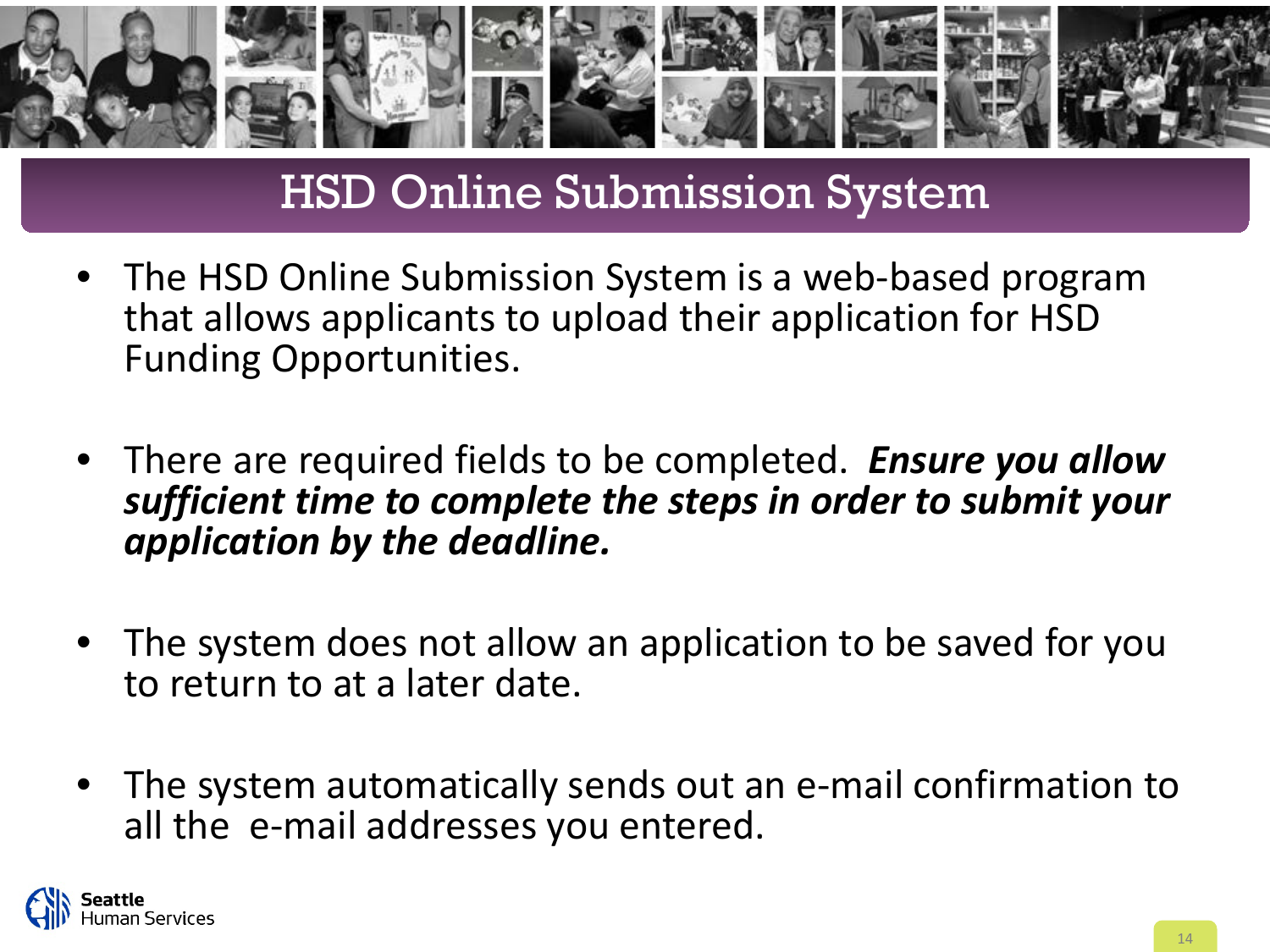

# HSD Online Submission System

- Review the Online Submission Assistance Page for helpful information:<http://web6.seattle.gov/hsd/rfi/help.aspx>.
- Plan to upload your documents several hours prior to the deadline in case you encounter an issue with your internet.
- If you encounter issues with your internet, attempting to submit your application early will allow time for you to submit a hard copy by the deadline instead.
- **HSD is not responsible for ensuring that applications are received by the deadline.**
- If you experience any issues and/or have questions about the online submission system, please contact Susan McCallister, HSD Funding Process Advisor, by phone at (206) 233-0014 or e-mail at [susan.mccallister@seattle.gov.](mailto:susan.mccallister@seattle.gov)

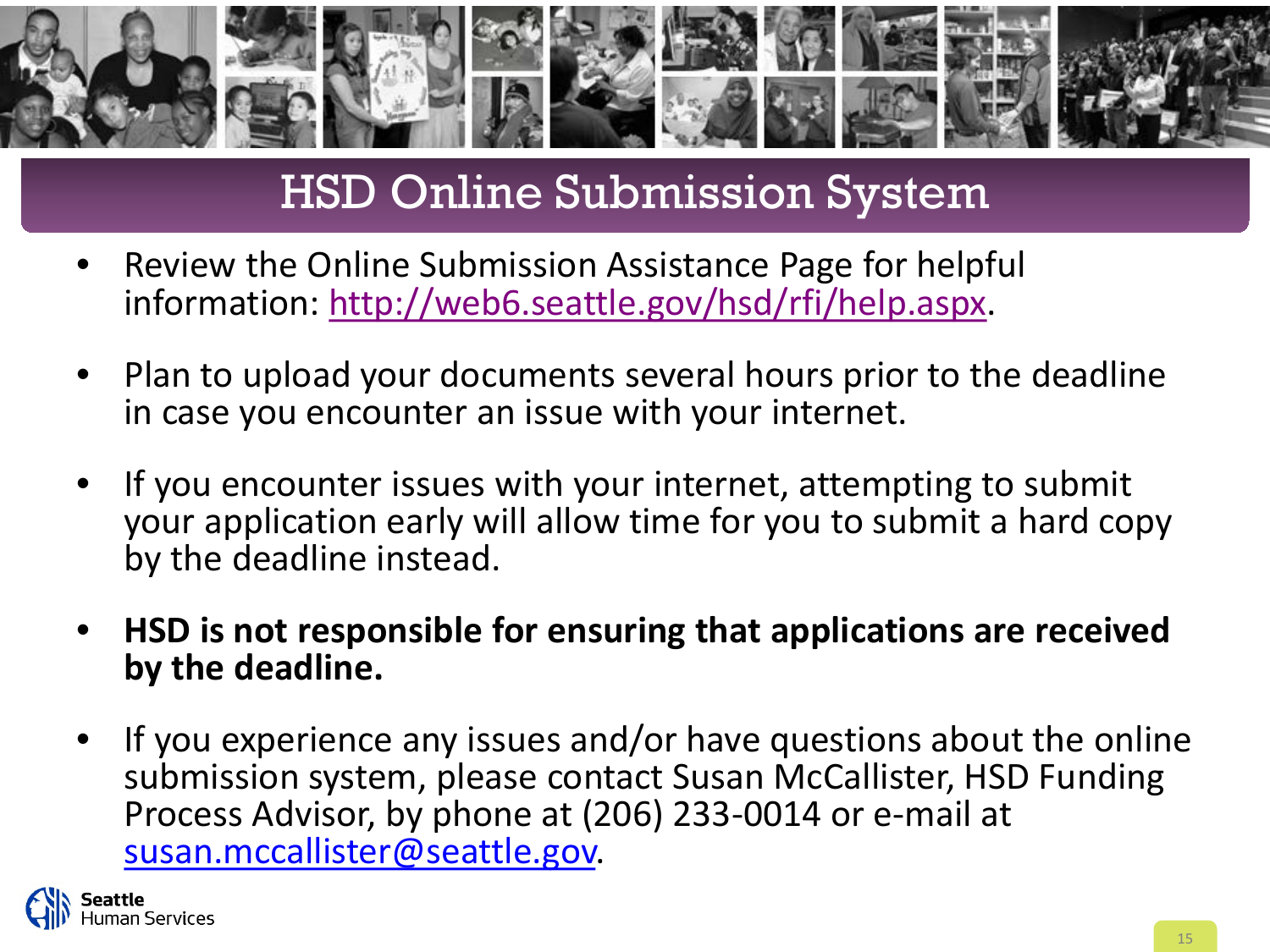

# Post-Notice of Award Appeal Process

Applicants have the right to protest or appeal certain decisions in the award process made by HSD.

Grounds for Appeals: Only an appeal alleging an issue concerning the following subjects shall be considered:

- A matter of bias, discrimination or conflict of interest.
- Violation of policies or failure to adhere to guidelines or published criteria and/or procedures established in the funding opportunity.

Appeals Deadlines:

- Appeals must be received within five (5) business days from the date of written application status (award/denial).
- The HSD Director will review the written appeal and may request additional oral or written information from the appellant organization. A written decision by the HSD Director will be made within five (5) business days of the receipt of the appeal. The HSD Director's decision is final.

No contracts resulting from the solicitation will be executed until the appeal process has closed. An appeal may not prevent HSD from issuing an interim contract for services to meet important client needs.